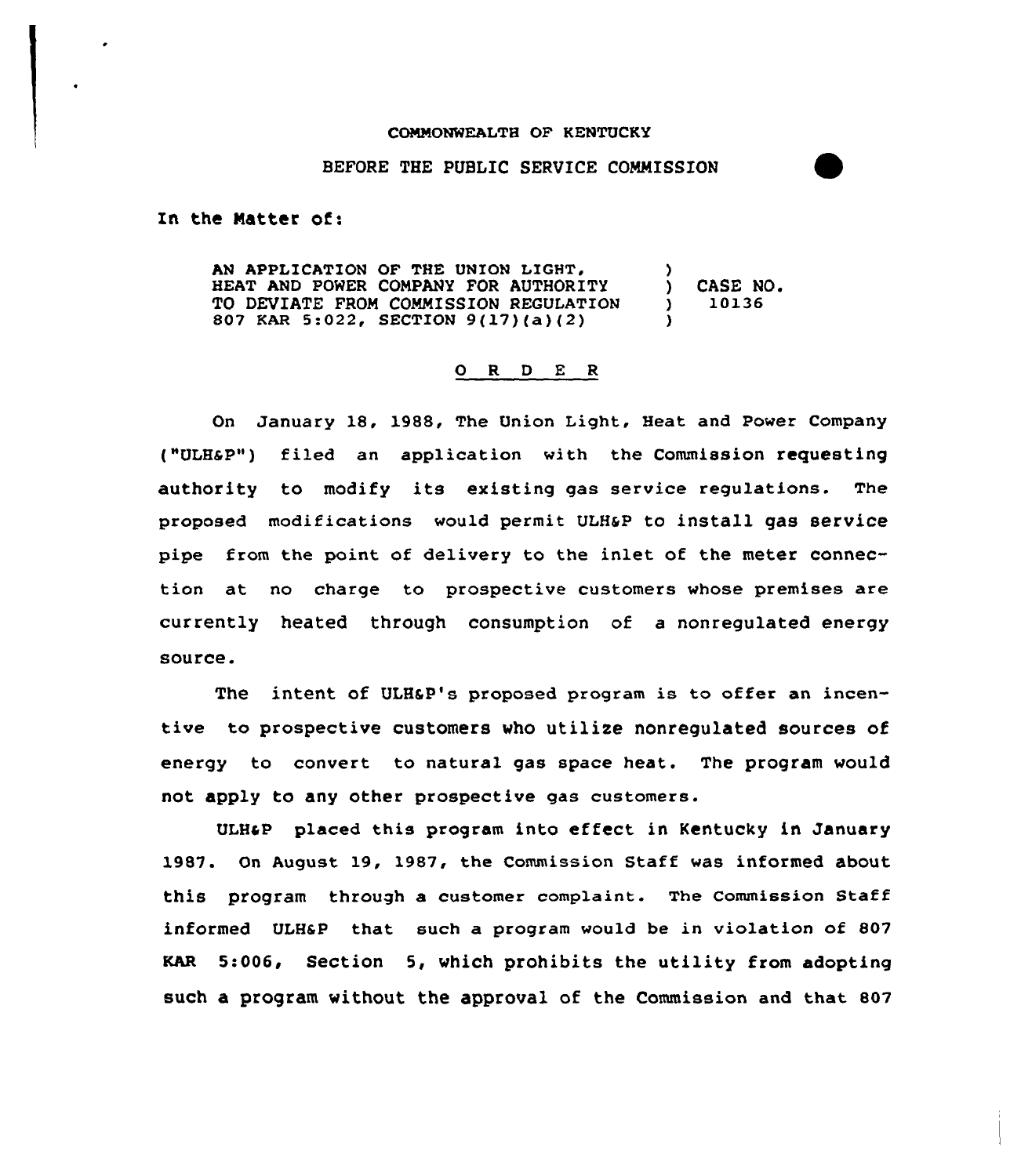KAR  $5:022$ , Section  $9(17)(a)(2)$ , places the responsibility of the installation of service lines upon the customers. ULHaP placed the program in abeyance on August 19, 1987.

The ULH&P program provides for the extension of free service lines to a certain class of customers who are heating their premises with nonregulated energy sources and who agree to install gas heating systems. The intent is to increase the number of gas customers by allowing the fixed cost of service line installation to be spread over a larger number of custamers. However, since only a segment of customers would have the privilege of benefiting from the program, this establishes undue preference to a small group of customers and is in violation of KRS 278.030 and KRS 278.170.

The Commission, after reviewing the record in this case and being advised, is of the opinion and finds that:

1. ULH&P requests the adoption of an incentive program to extend its exclusive services by installing gas service lines at no cost ta prospective customers wha are not currently using a regulated energy source for heating their premises.

2. The proposed program by ULHaP is in violatiOn Of 807 KAR 5:022, Section 9(17)(a)(2) which states:

The customer shall furnish and lay the necessary pipe to make the connection from the curb stop to the place of consumption and keep the service line in good repair and in accordance with such reasonable requirements of the utility and/ar the Commission as may be incorporated in their rules and regulations.

3. The intention of ULH&P is to extend its services of gas heating to prospective customers currently using nonregulated fuel

 $-2-$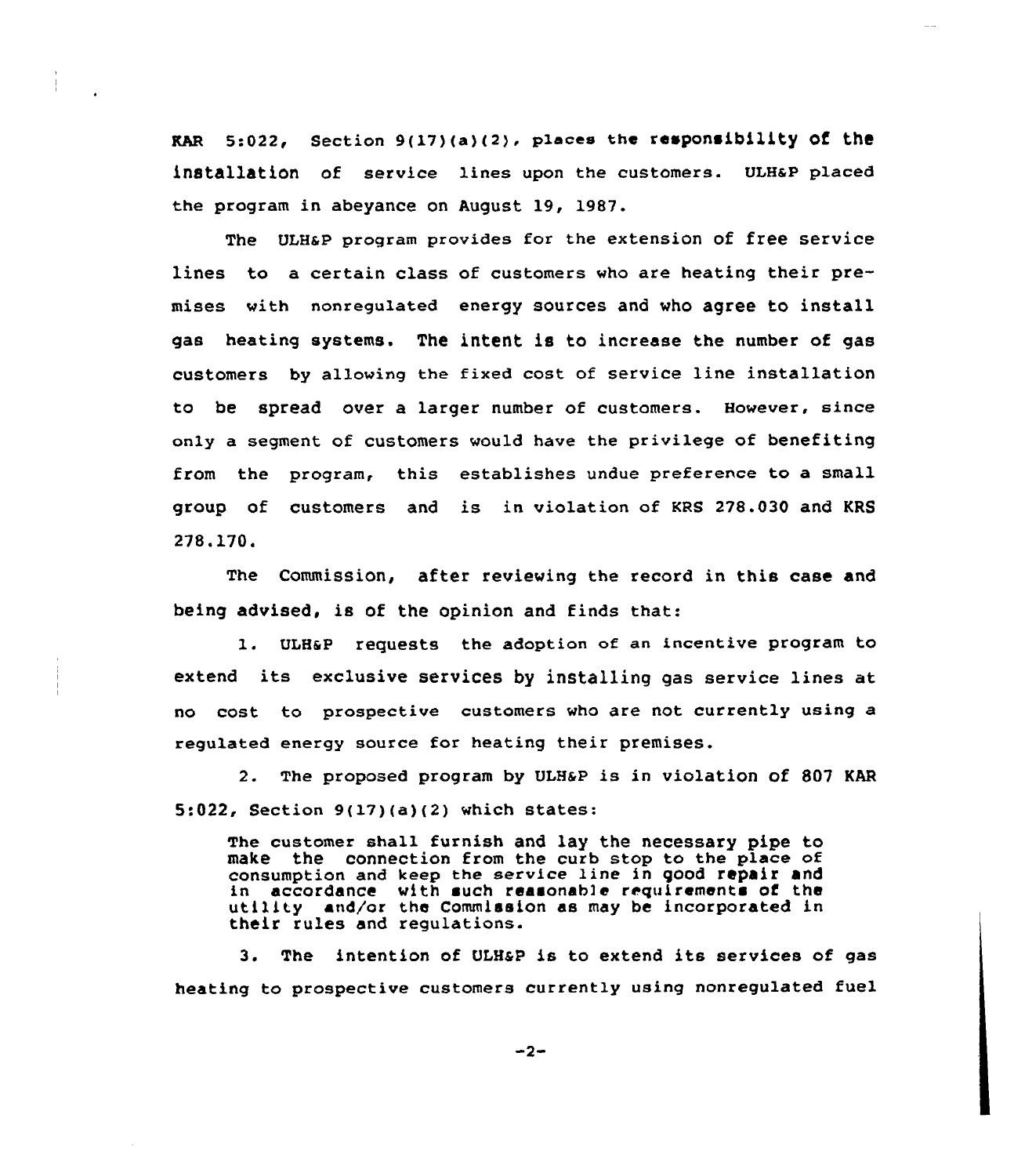by spreading the cost of the installation of service line, which was estimated by ULH&P to be approximately \$450/customer, over all the customers of the utility, resulting in free installation for eligible applicants. ULH&p estimated the annual rate impact per customer resulting from this program to be \$0.24.

The program is not applicable to all new applicants for gas service or to new premises. Since this program is only applicable to <sup>a</sup> limited number of prospective gas customers, it is considered to be unreasonable preference to applicants who utilize nonregulated fuel and is in violation of RRS 278.030 and MRS 278.170.

IT IS THEREFORE ORDERED that:

l. ULH&P be and it hereby is denied authority to deviate from Public Service Commission Regulation 807 EAR 5:022, Section 9(17)(a)(2) and shall not adopt the program of free installation of service line to the applicants using nonregulated energy sources for heating their premises.

2. ULH&P shall perform services in accordance with Commission regulation 807 KAR 5:022, Section  $9(17)(a)(2)$ , in the instal-1tion of service lines to new customers irrespective of the type of energy source the applicant utilizes.

<sup>3</sup> ULH&p shall perform its services in accordance with KRS 278.030 and KRS 278.170.

 $-3-$